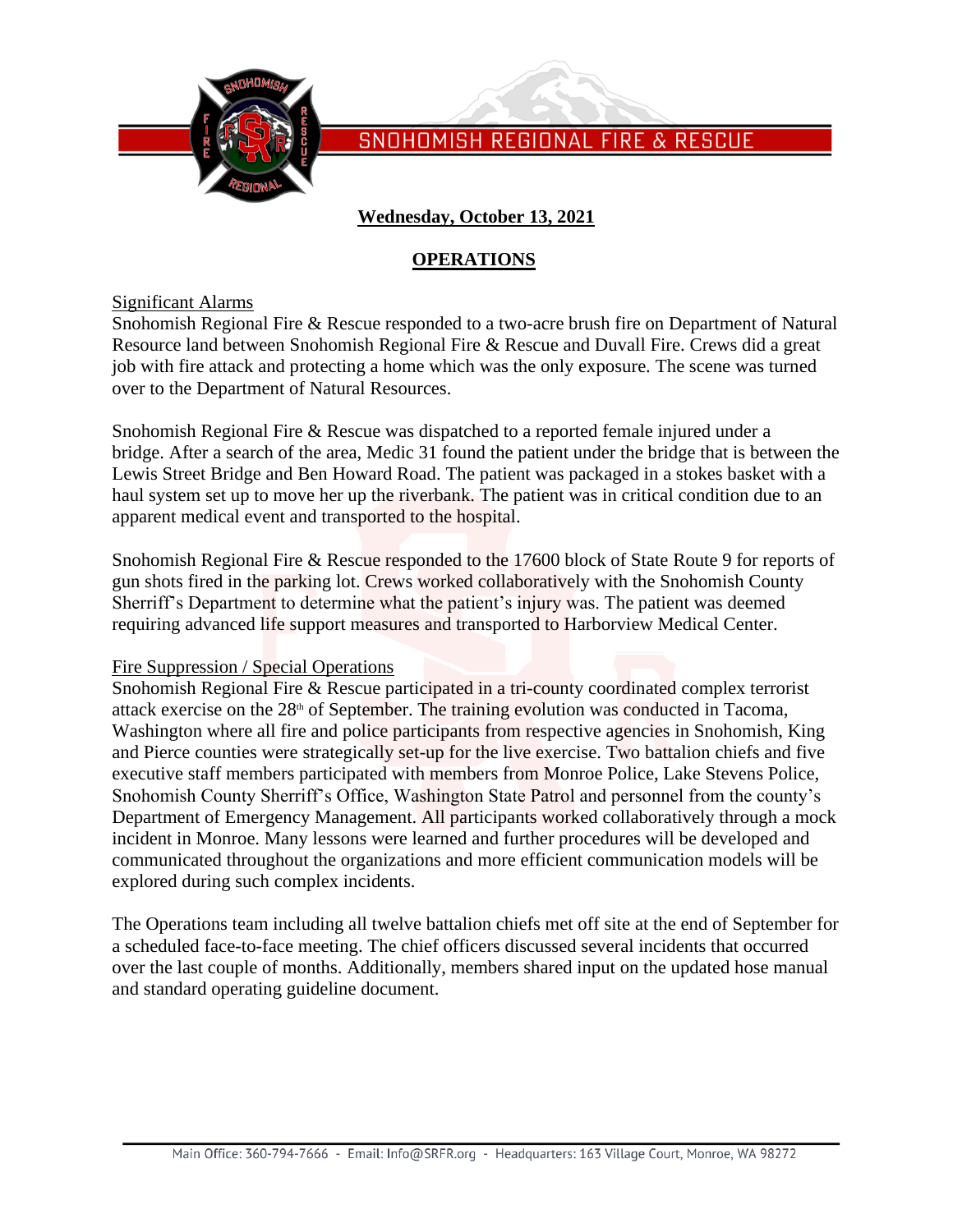

## Emergency Medical Services

The Paramedic Trainee (Michael Copass Paramedic Program) announcement went out in Memos last week and the filing period is open with the last day to submit letters of intent by October 21. Testing dates will be the week of January 3-7.

The County Fire Chiefs voted this week to use an assessment fee formula similar to the Sno911 formula to fund Snohomish County EMS (SCEMS) for 2022. The formula is a weighted formula that includes assessed value (AV), calls/usage and population:

 $AV = 54%$ Calls/Usage=23% Population=23%

The formula will be used to fund one employee in the office and the County MPD rather than the two-employee model and the MPD recommended by the SCEMS Board. With the new formula Snohomish Regional's assessment will be \$48,399.

SRFR received a generous donation of over \$11,000 designated to purchase needed EMS training equipment. We greatly appreciate the benevolent citizen's donation.

# **FIRE & LIFE SAFETY**

### Office of the Fire Marshal

Staff continue to work on the Sultan Fire Marshal Services ILA. The District's attorney and City of Sultan have both agreed to ILA language and the document is ready for Board review.

### Community Relations

Staff continue to work on scheduling levy presentations, open houses, and fire prevention week messaging. Please look for meeting invites to these events being sent by Laana.

The open houses conducted on 10/4, 10/6, and 10/9 were a great success and well attended by the public and SRFR personnel. Thanks to all who participated!

### Accreditation and Compliance

Staff are working on transition and onboarding for First Watch, FOAM, and PowerBI. The accreditation team will meet and ensure that these platforms are updated according to current Standard of Cover.

The Washington Survey and Rating Bureau (WSRB) was on-site on October 5 and began our rerating process. Thank you to all staff for your help in compiling requested materials. The WSRB may request additional information prior to finalizing our new rating. The rating should be posted in 60 to 90 days.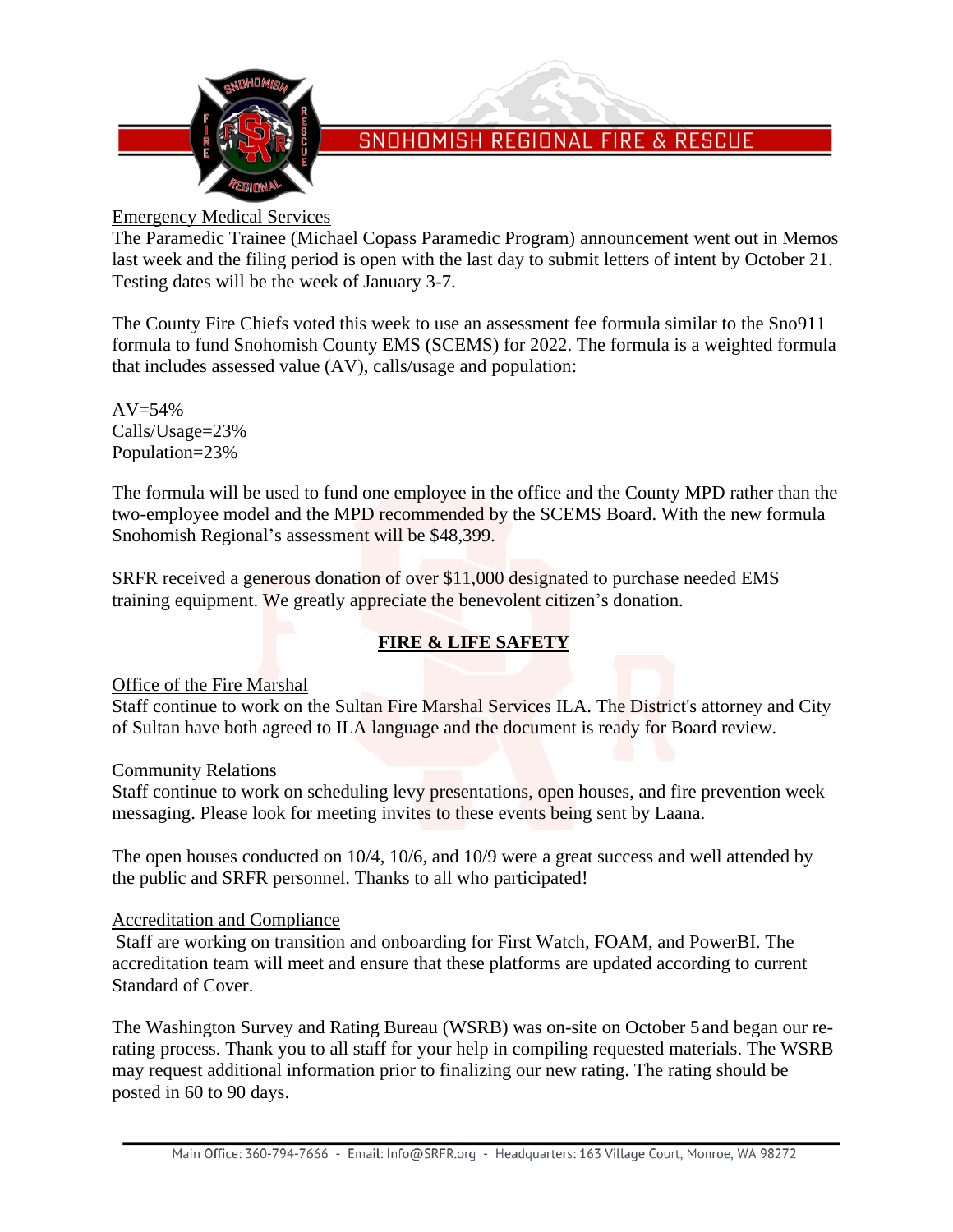

# **TECHNICAL SERVICES**

Information Technology

The domain merge and server upgrade project has been completed. Small elements of cleanup including phone text archiving and a few other supporting tasks are ongoing, but the bulk of the large project has been completed. Thank you to the entire IT team for their diligence in completing this huge undertaking!

We have reached an all-time high confidence level in our network security with the addition of the Kroll system monitoring that we recently added to our system. We have been asked to present to the WFCA at the upcoming conference on our recent experiences related to cyber security. Chief Guptill and a team from ISOutsource will be presenting.

The Locution upgrades to Stations 72 and 77 have commenced and will be completed before the end of the year. Station 76 has been put on pause until the status of Station 76 has been determined.

#### Fleet

Staff are beginning the planning work with the EMS Division on the 2022 and 2023 plan to remount and replace the EMS units as forecasted in the apparatus replacement plan. A committee is being stood up for this process. The engine specifications are out with the vendors. Proposals are due by October 21<sup>st</sup> with a recommendation to the Chief and Board following shortly after.

We have received the new 800 MHz mobile radios and we are beginning the installation work.

#### Communications

Staff have been asked by the Sno. Co. Chief's TAC Committee to identify next generation incident alerting and paging options.

Staff attended the annual New World user advisory committee meetings. The development of the next generation Fire Records, Fire Incident Reporting and Fire Mobile technology is an ongoing topic and design work continues.

### **BUSINESS ADMINISTRATION**

Washington State Auditor

The administrative team is currently working with the Washington State Auditor's Office on the District's annual audit and hopes to be completed in November.